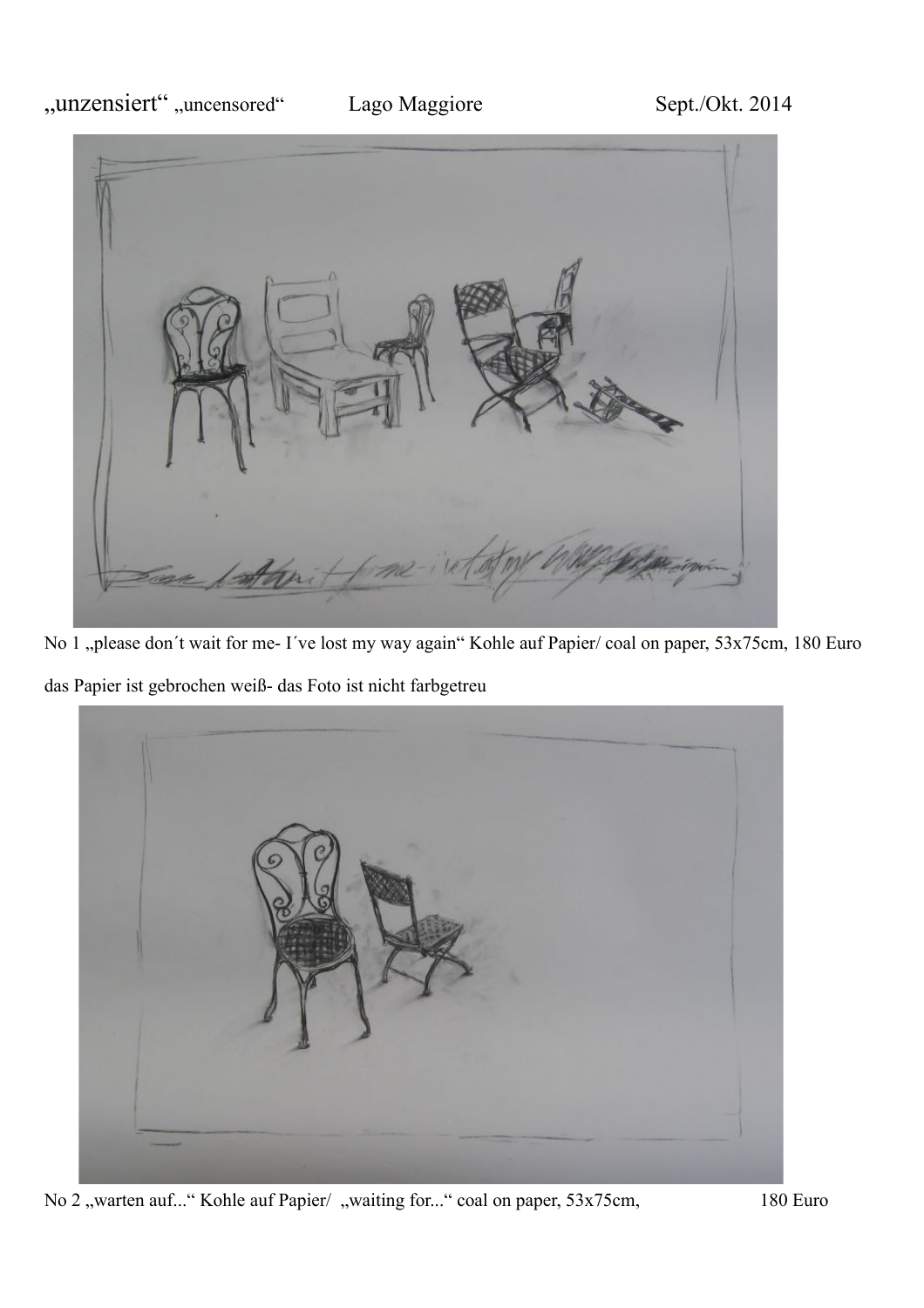

No 3 ,,and we will be fine" Tusche und Acryl auf Papier/ ink and acrylics on paper, ca. 25,5x27cm, 150,- Euro



No 4 "lost my way again" Acryl auf Papier/ acrylics on paper, ca. 25,5x27cm, 150,- Euro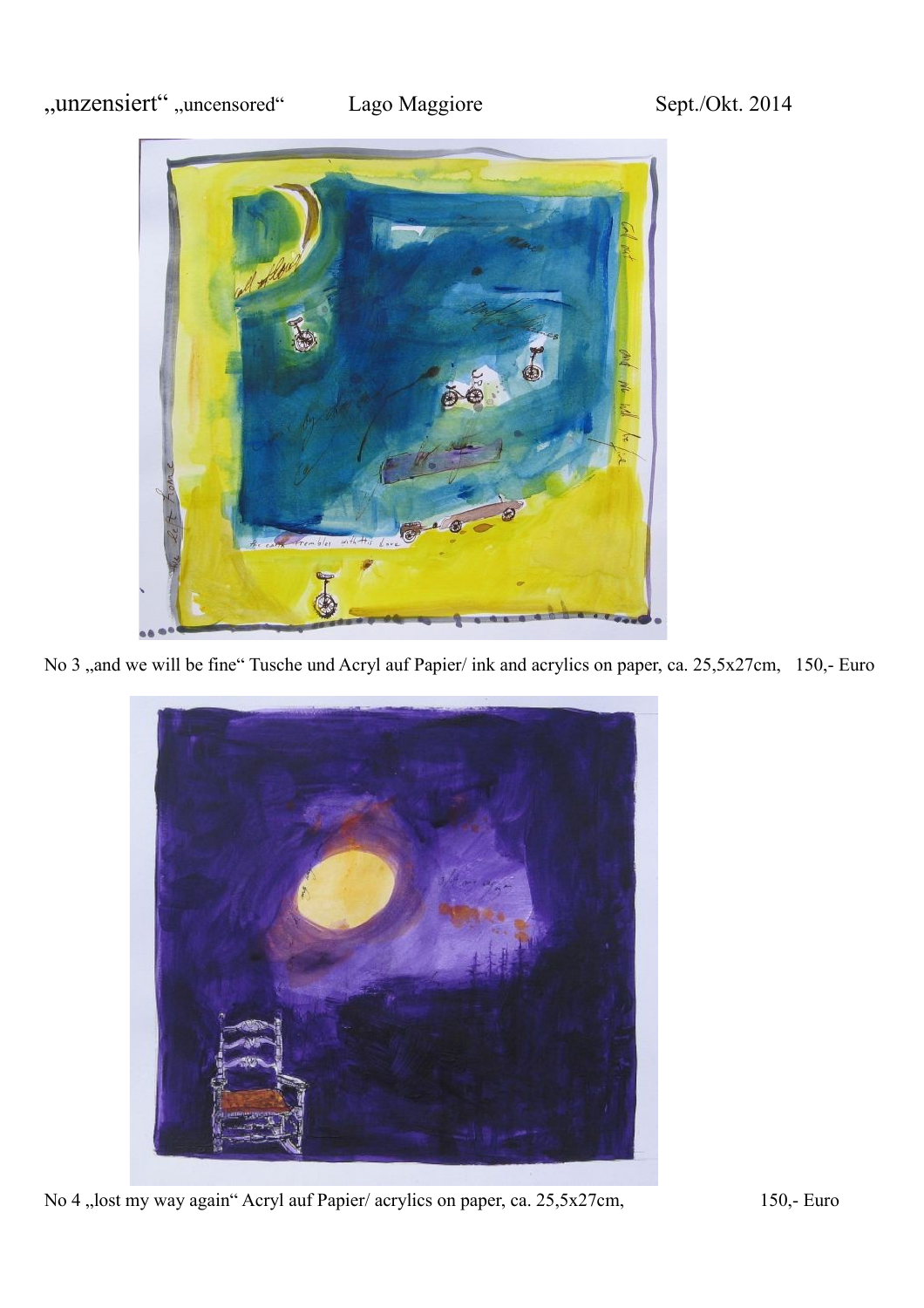

No 5 "Gleichgewicht?" Acryl auf Papier / "Equilibrium?" acrylics on paper, ca. 25,5x27cm, 150,- Euro



No 6 "weiße Eule" Acryl auf Papier / "White Owl" acrylics on paper, 29,5x42cm, 150,- Euro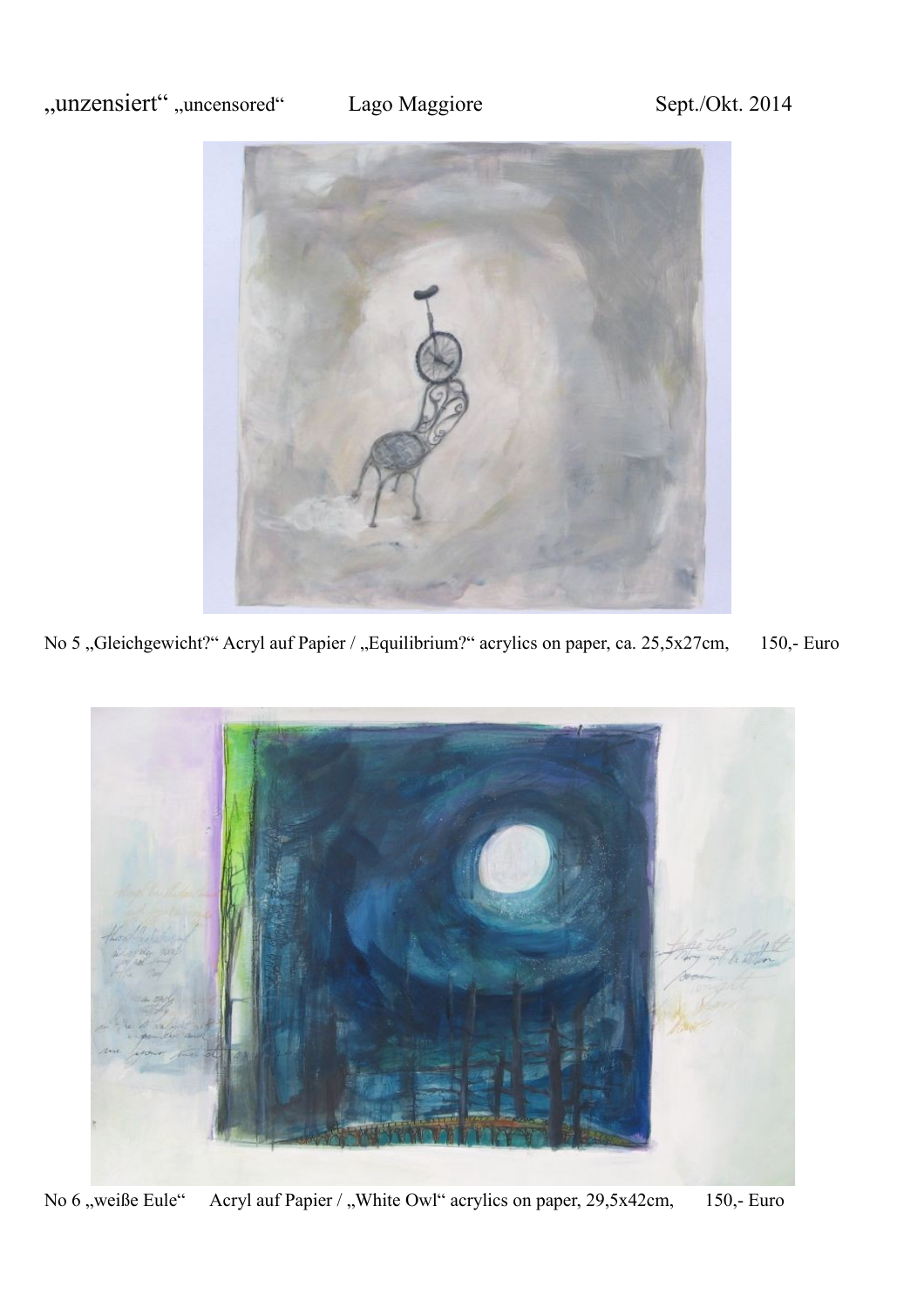

No 7 "Wait..." Acryl auf Papier/ acrylics on paper, 29,5x42cm, 150,- Euro



No 8 "Good Friday" Acryl auf Papier acrylics on paper, 29,5x42cm,

150,- Euro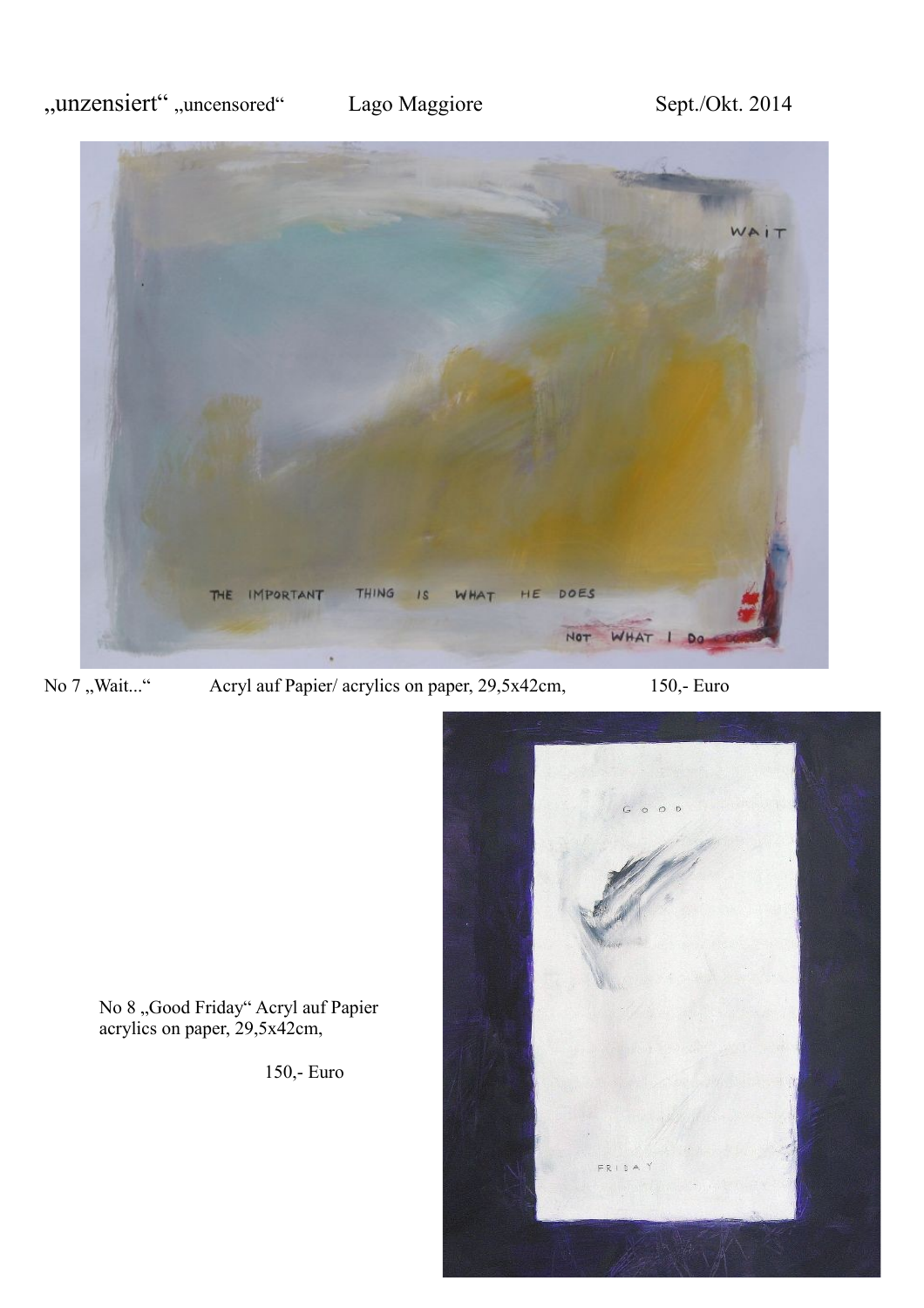

No 9 "Brother, you could take off the mask you wear and quit acting that you don't care about the things that are killing you" acrylics on paper, 29,5x42cm, 150,- Euro acrylics on paper,  $29,5x42$ cm, 150,- Euro

"Hey, Du kannst die Maske fallen lassen und aufhören so zu tun, als wär Dir egal, was Dich umbringt" Acryl auf Papier 29,5x42cm, 150,- Euro

Viele dieser Bilder habe ich zu Musik von Josh Garrels' CDs "Over Oceans" und "Love and War and The Sea in Between" gemalt. http://joshgarrels.com War and The Sea in Between" gemalt.

Josh, thanks for the music!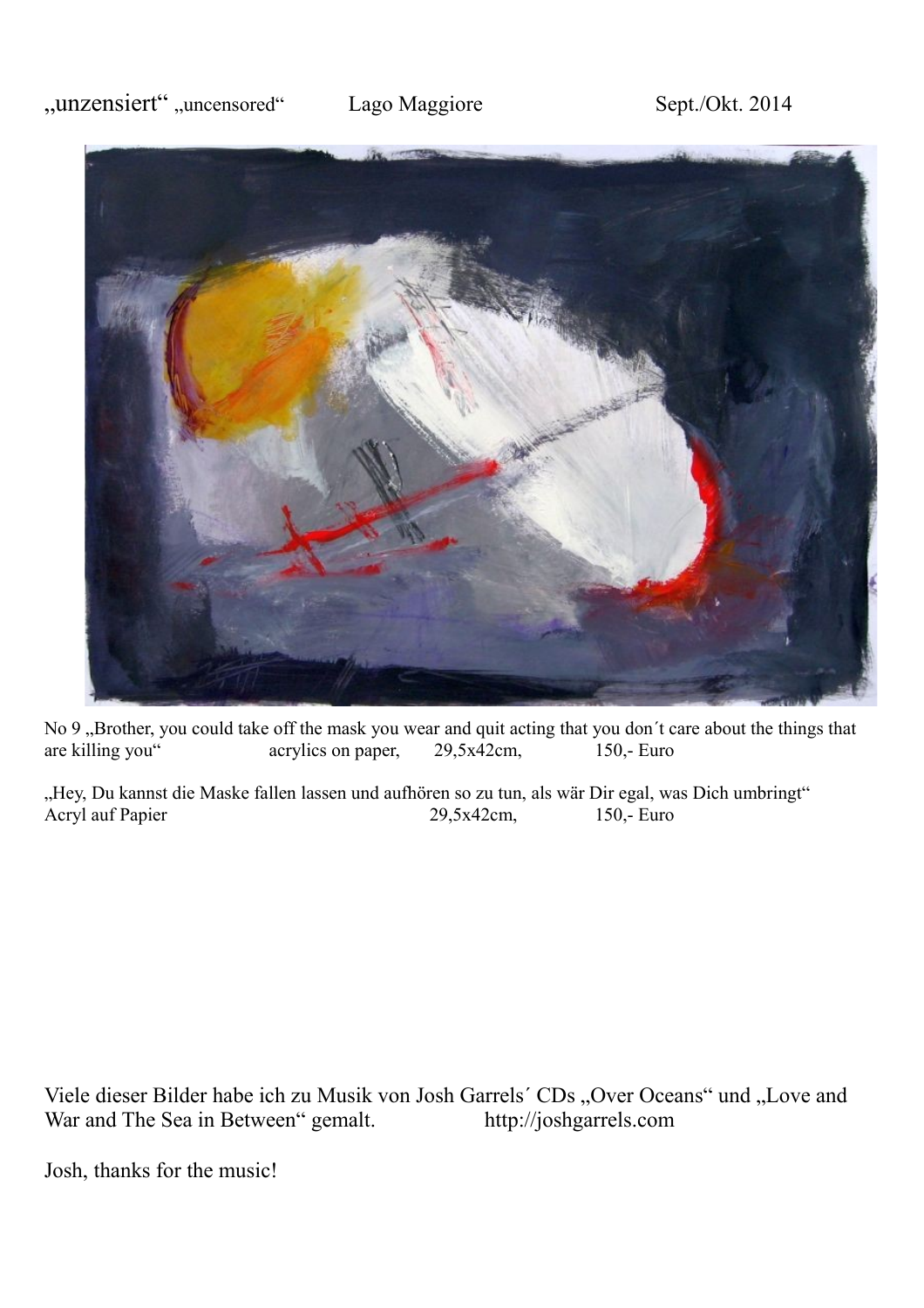

No 10 OT Acryl auf Papier acrylics on paper, 29,5x42cm,

150,- Euro



No 11, Beyond the Blue" acrylics on paper, 29,5x42cm,

"hinter dem Blau" Acryl auf Papier

150,- Euro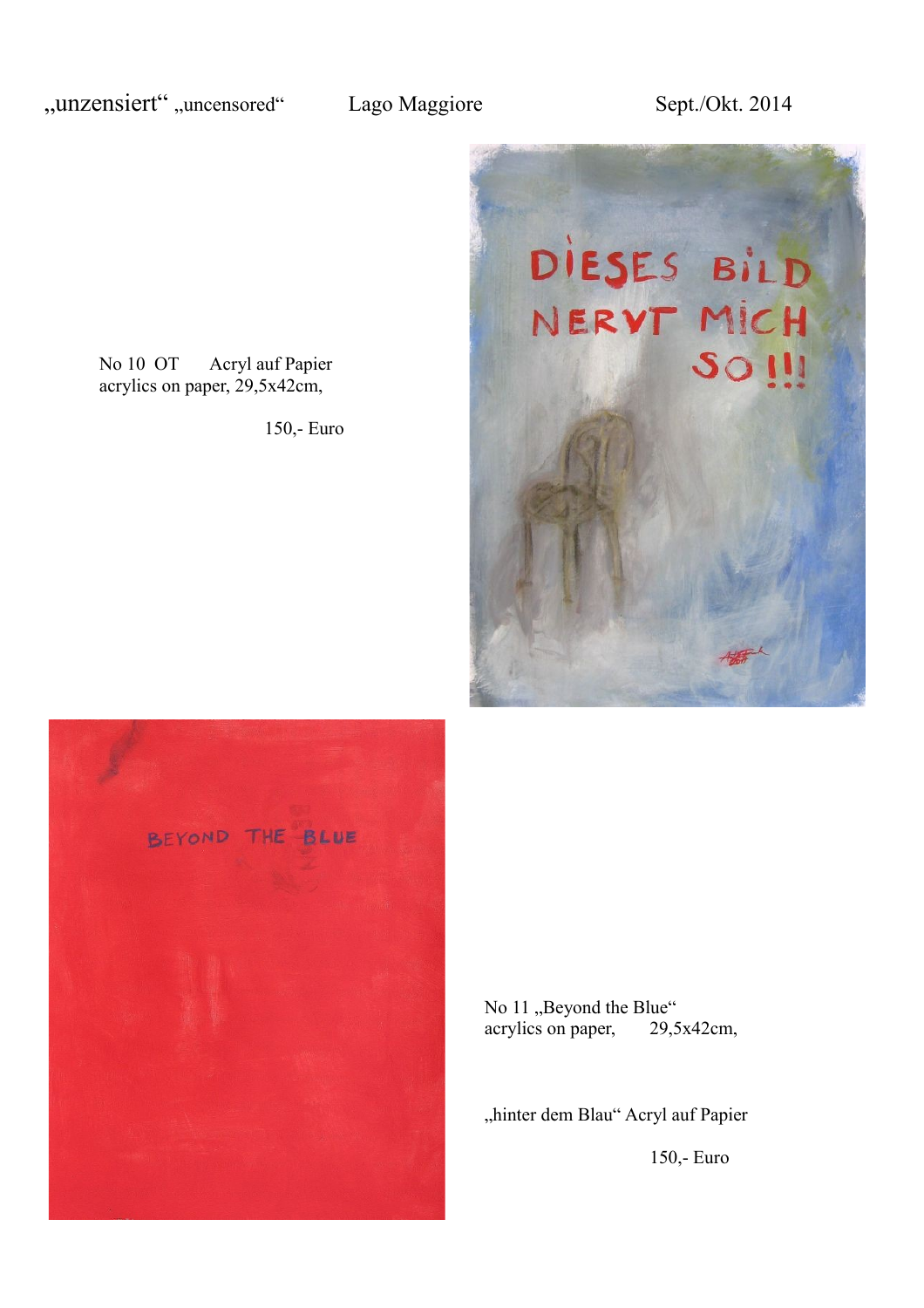

No 12 "Bastelarbeit" Acryl und Zeichnung auf Milchkarton auf Papier acrylics and drawing on cardboard on paper, 29,5x42cm, acrylics and drawing on cardboard on paper, 29,5x42cm, 150,- Euro





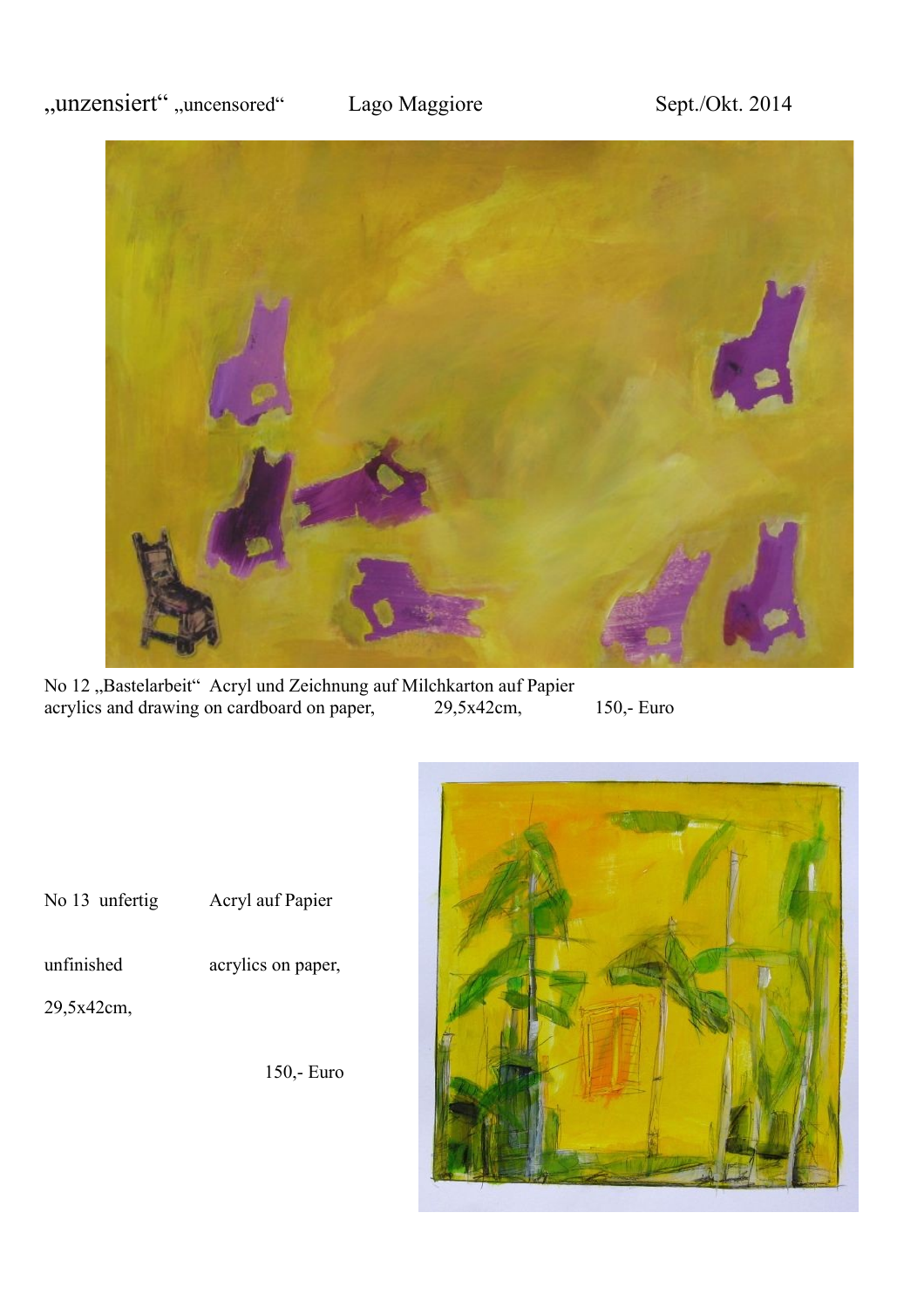No 14 "für Dich, Freund Rothko" verschollen Acryl auf Papier

unfinished acrylics on paper,

29,5x42cm,

150,- Euro, falls es wieder auftauchtes ist nach dem Fotografieren davongeweht





No 15 Nachtbild 3 Acryl auf Papier/ acrylics on paper, 29,5x42cm, 150,- Euro ist etwas dunkler als auf dem Foto. Nachts ohne Licht gemalt